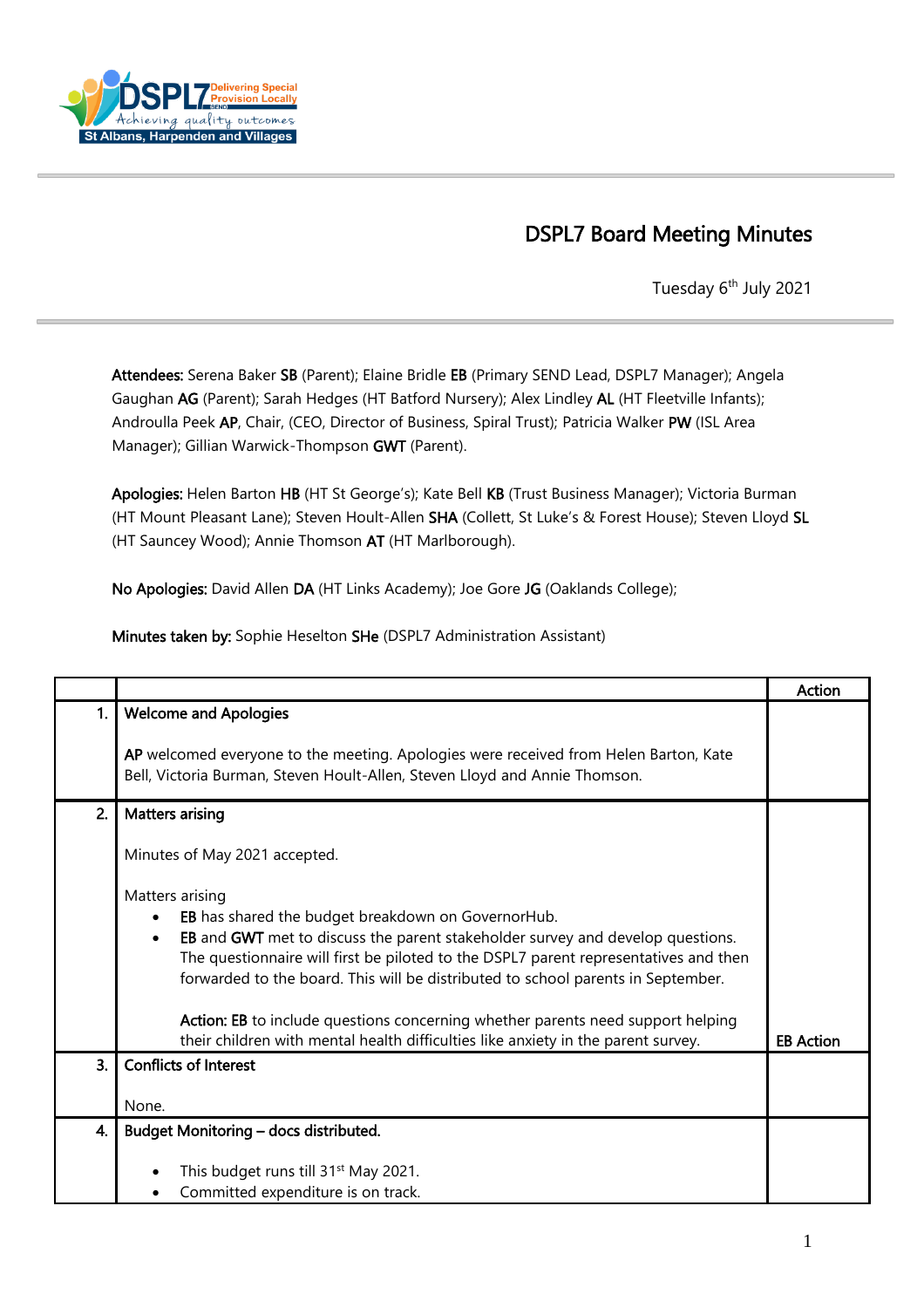|    | DSPL7 are trying to carry forward as much money as possible, so spending has been<br>$\bullet$                                                                                                                                                                                                                                                                                                                                                                                                                                                                                                                                                                                                                                                                                                                                                                                                                                                                                                                                                                                                                                                                                                                                                                                                                                                                   |  |
|----|------------------------------------------------------------------------------------------------------------------------------------------------------------------------------------------------------------------------------------------------------------------------------------------------------------------------------------------------------------------------------------------------------------------------------------------------------------------------------------------------------------------------------------------------------------------------------------------------------------------------------------------------------------------------------------------------------------------------------------------------------------------------------------------------------------------------------------------------------------------------------------------------------------------------------------------------------------------------------------------------------------------------------------------------------------------------------------------------------------------------------------------------------------------------------------------------------------------------------------------------------------------------------------------------------------------------------------------------------------------|--|
|    | limited this term.                                                                                                                                                                                                                                                                                                                                                                                                                                                                                                                                                                                                                                                                                                                                                                                                                                                                                                                                                                                                                                                                                                                                                                                                                                                                                                                                               |  |
|    | Limited variances in expenditure - other than school training, one DS advisor invoice<br>$\bullet$                                                                                                                                                                                                                                                                                                                                                                                                                                                                                                                                                                                                                                                                                                                                                                                                                                                                                                                                                                                                                                                                                                                                                                                                                                                               |  |
|    | and some ADD-vance funding invoices, there has been no change to expenditure.                                                                                                                                                                                                                                                                                                                                                                                                                                                                                                                                                                                                                                                                                                                                                                                                                                                                                                                                                                                                                                                                                                                                                                                                                                                                                    |  |
|    | It has been confirmed that 20% of the underspend can be carried forward, which is<br>$\bullet$                                                                                                                                                                                                                                                                                                                                                                                                                                                                                                                                                                                                                                                                                                                                                                                                                                                                                                                                                                                                                                                                                                                                                                                                                                                                   |  |
|    | expected to be approximately £30,000, however the next budget has assumed a                                                                                                                                                                                                                                                                                                                                                                                                                                                                                                                                                                                                                                                                                                                                                                                                                                                                                                                                                                                                                                                                                                                                                                                                                                                                                      |  |
| 5. | £20,000 carryforward to ensure no overspending.<br>Strategic management group feedback - docs distributed                                                                                                                                                                                                                                                                                                                                                                                                                                                                                                                                                                                                                                                                                                                                                                                                                                                                                                                                                                                                                                                                                                                                                                                                                                                        |  |
|    |                                                                                                                                                                                                                                                                                                                                                                                                                                                                                                                                                                                                                                                                                                                                                                                                                                                                                                                                                                                                                                                                                                                                                                                                                                                                                                                                                                  |  |
|    | <b>EHCP Data:</b> Data on increasing numbers of EHCP applications in Hertfordshire was<br>shared. Increasing numbers were expected and bring Hertfordshire in line with other<br>LAs, matching national statistics, so this isn't a concern. Personnel required to carry<br>out these assessments are not in place in the LA which is causing delays. EHCP data<br>specifically on St Albans and Decorum has been shared on GH.<br>SEN Strategy events: these are planned for September and look at priorities up to<br>$\bullet$<br>2025 – there will be one in each quadrant. Our closest one is in Hatfield on the $7th$<br>September 2021. Priorities will focus on supporting inclusion in schools and taking<br>forward recommendations that were highlighted in the DSPL review.                                                                                                                                                                                                                                                                                                                                                                                                                                                                                                                                                                          |  |
|    | $13:18 - PW$ arrived.                                                                                                                                                                                                                                                                                                                                                                                                                                                                                                                                                                                                                                                                                                                                                                                                                                                                                                                                                                                                                                                                                                                                                                                                                                                                                                                                            |  |
|    | New local offer for CYP with DS (built into SEND SAS): ISL are committed to offer<br>better systemic support to CYP with DS and their families and schools. SEND SAS<br>will develop this alongside the EPs and Special School Outreach. Rather than having<br>a dedicated specialist advisory teacher, DS should be 'everyone's business' across<br>SEND SAS and ISL; staff have been identified in each department who will receive<br>training through DS international. See slides 23 - 29 in the DSPL Strategic Planning<br>Group document on GH for more information.<br>New Emotional Wellbeing and Behaviour Strategy: this will be re-launched in<br>$\bullet$<br>September with an implementation toolkit, resources and practical advice for<br>schools to use alongside this. This will be rolled out to SENCos in September to give<br>them a wider toolkit to use in tackling challenging behaviour in school.<br>EHCP Reviews & Statutory SEND Pathway: completing the EHCP reviews online in<br>special schools has been quicker and more effective, so will be rolled out to<br>mainstream EHCP reviews from January 2022. A '7 S' framework has been produced<br>for stakeholders so all the information is available on one page. The results of their<br>review, what they've learnt from it and what they hope to do next was also covered. |  |
|    | $13:26$ – SH arrived.                                                                                                                                                                                                                                                                                                                                                                                                                                                                                                                                                                                                                                                                                                                                                                                                                                                                                                                                                                                                                                                                                                                                                                                                                                                                                                                                            |  |
| 6. | <b>ISL Monitoring Visit feedback</b>                                                                                                                                                                                                                                                                                                                                                                                                                                                                                                                                                                                                                                                                                                                                                                                                                                                                                                                                                                                                                                                                                                                                                                                                                                                                                                                             |  |
|    | Contractual elements of DSPL, provision and how people work across different sectors were                                                                                                                                                                                                                                                                                                                                                                                                                                                                                                                                                                                                                                                                                                                                                                                                                                                                                                                                                                                                                                                                                                                                                                                                                                                                        |  |
|    | considered. DSPL7 received lots of positive feedback, such as praise about the involvement                                                                                                                                                                                                                                                                                                                                                                                                                                                                                                                                                                                                                                                                                                                                                                                                                                                                                                                                                                                                                                                                                                                                                                                                                                                                       |  |
|    | and composition of the board in terms of DSPL7 priorities. If written feedback is provided                                                                                                                                                                                                                                                                                                                                                                                                                                                                                                                                                                                                                                                                                                                                                                                                                                                                                                                                                                                                                                                                                                                                                                                                                                                                       |  |
|    | this will be circulated to the board.                                                                                                                                                                                                                                                                                                                                                                                                                                                                                                                                                                                                                                                                                                                                                                                                                                                                                                                                                                                                                                                                                                                                                                                                                                                                                                                            |  |
| 7. | Monitoring and review of local need                                                                                                                                                                                                                                                                                                                                                                                                                                                                                                                                                                                                                                                                                                                                                                                                                                                                                                                                                                                                                                                                                                                                                                                                                                                                                                                              |  |
|    |                                                                                                                                                                                                                                                                                                                                                                                                                                                                                                                                                                                                                                                                                                                                                                                                                                                                                                                                                                                                                                                                                                                                                                                                                                                                                                                                                                  |  |
|    | <b>ISL teams</b><br>Ĭ.                                                                                                                                                                                                                                                                                                                                                                                                                                                                                                                                                                                                                                                                                                                                                                                                                                                                                                                                                                                                                                                                                                                                                                                                                                                                                                                                           |  |
|    | SEND statutory services are being reviewed. Updates will be provided in the Autumn                                                                                                                                                                                                                                                                                                                                                                                                                                                                                                                                                                                                                                                                                                                                                                                                                                                                                                                                                                                                                                                                                                                                                                                                                                                                               |  |
|    | term.                                                                                                                                                                                                                                                                                                                                                                                                                                                                                                                                                                                                                                                                                                                                                                                                                                                                                                                                                                                                                                                                                                                                                                                                                                                                                                                                                            |  |
|    | Focusing on improving communication - there is now an advice line for SENCos.                                                                                                                                                                                                                                                                                                                                                                                                                                                                                                                                                                                                                                                                                                                                                                                                                                                                                                                                                                                                                                                                                                                                                                                                                                                                                    |  |
|    | More staff are being appointed into statutory send.                                                                                                                                                                                                                                                                                                                                                                                                                                                                                                                                                                                                                                                                                                                                                                                                                                                                                                                                                                                                                                                                                                                                                                                                                                                                                                              |  |
|    | SEND SAS is almost fully staffed. A new Speech and Language lead will be starting in                                                                                                                                                                                                                                                                                                                                                                                                                                                                                                                                                                                                                                                                                                                                                                                                                                                                                                                                                                                                                                                                                                                                                                                                                                                                             |  |
|    | September. There is still an absence in the EY lead role (Jane Keech is still off sick.                                                                                                                                                                                                                                                                                                                                                                                                                                                                                                                                                                                                                                                                                                                                                                                                                                                                                                                                                                                                                                                                                                                                                                                                                                                                          |  |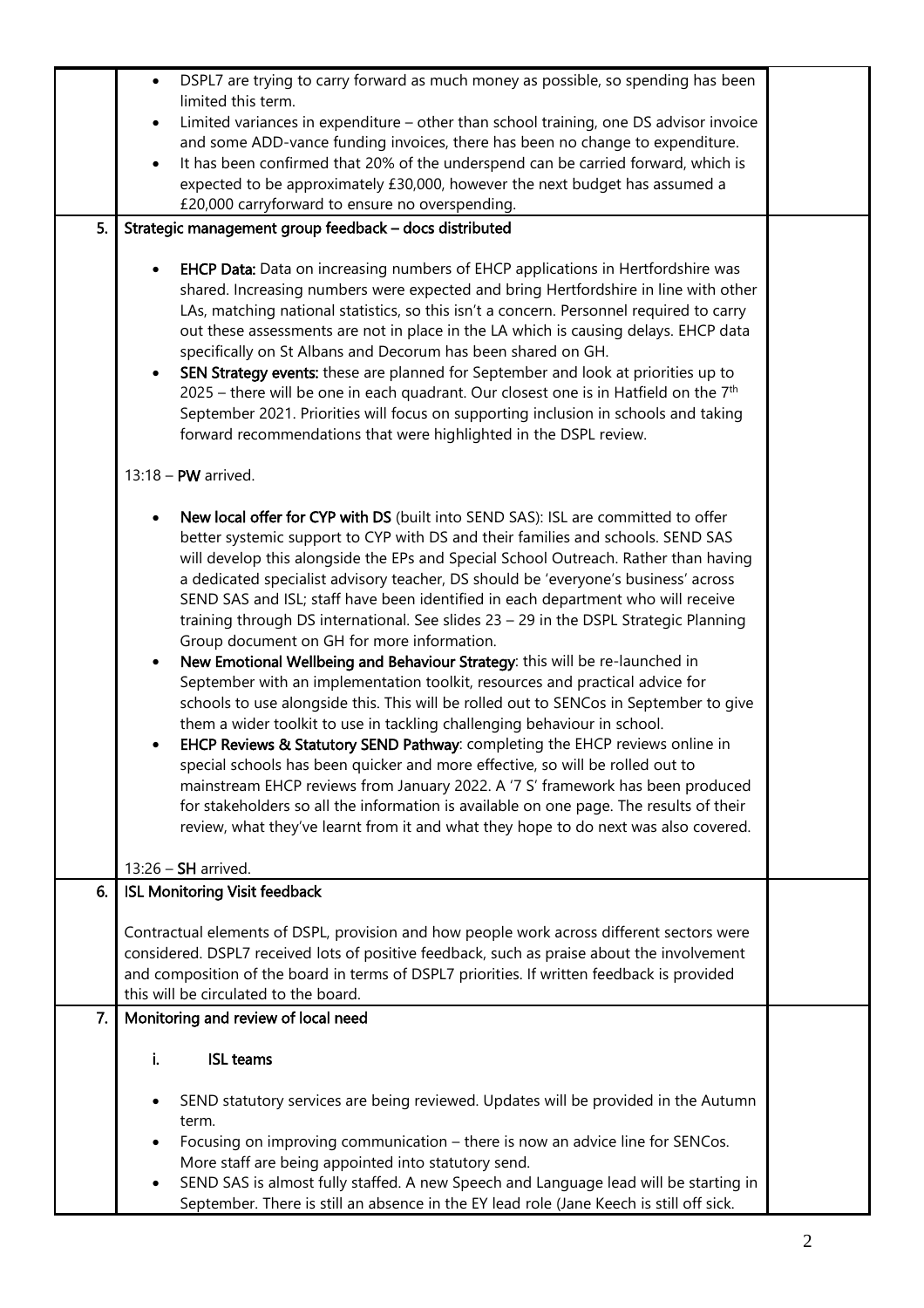|    | Deena Wolworth is currently covering the EY role). More capacity will be put into the<br>St Albans EY team in September. There is also an EY advice line.                                  |                  |
|----|--------------------------------------------------------------------------------------------------------------------------------------------------------------------------------------------|------------------|
|    | EP services are currently very under resourced. Assistant psychologists have recently<br>$\bullet$<br>been appointed.                                                                      |                  |
|    | Education<br>ii.                                                                                                                                                                           |                  |
|    | NESSie are continuing to work well - referrals are being acted upon quickly.<br>$\bullet$                                                                                                  |                  |
|    | The DSPL offer is very positive and meeting needs.<br>$\bullet$                                                                                                                            |                  |
|    | There is now a greater understanding of what DSPL7 offers, which has been helped<br>$\bullet$<br>by EB's contact with each school.                                                         |                  |
|    | AP presented the ELSA flyer at the last St Albans head teachers meeting and it was<br>very popular. ELSA is currently being rolled out to secondary schools. There is a                    |                  |
|    | similar accredited offer available (in mental health support) from NESSie which                                                                                                            |                  |
|    | DSPL7 can access for free as part of our package, for up to 10 primary schools. ELSA<br>will be rolled out in primary schools from next September.                                         |                  |
|    | $13:33 - GWT$ arrived.                                                                                                                                                                     |                  |
|    | iii.<br>Parents                                                                                                                                                                            |                  |
|    | There has recently been an increase in the number of SEN children experiencing                                                                                                             |                  |
|    | issues and anxiety around gender identity - this has been raised in the parent<br>survey. Primary SENCos have also raised this as an area that they would like more                        |                  |
|    | support with. EB has spoken to NESSie who have developed a training package for<br>school SENCos and may be able to produce something similar for parents.                                 |                  |
|    | It was clarified that 'looked after' children who have SEND needs are receiving a lot<br>of additional funding through LHNF panels and are appearing increasingly at LMAG                  |                  |
|    | for EHC assessments. It is difficult to support their needs - they seem to be clustered                                                                                                    |                  |
|    | in one or two main schools. EB has discussed putting on further trauma and<br>attachment training with NESSie to assist with these students, but this course been                          |                  |
|    | run several times previously. As part of the new EY offer the virtual school is<br>providing training on attachment and trauma to the EY settings.                                         |                  |
| 8. | 2021-22 Strategic plan discussion - docs distributed                                                                                                                                       |                  |
|    | Outcomes from the DSPL7 school survey:                                                                                                                                                     |                  |
|    | DSPL7 have had good engagement $(50 - 60$ responses) and outcomes from our<br>survey. The highest presenting need was SLCN, followed by ASD, SEMH & ADHD                                   |                  |
|    | (ASD was the highest need last year).<br>The service most affected by Covid-19 was Speech and Language. EB and PW have a<br>$\bullet$                                                      |                  |
|    | meeting with the EY's and Speech and language teams to establish how to support                                                                                                            |                  |
|    | these children more quickly.<br>Areas where more support is needed: Speech and Language, Challenging behaviour,                                                                            |                  |
|    | ODD & PDA, Attachment and Trauma, Dyslexia support (in secondary schools) and<br>Effective differentiating and scaffolding.                                                                |                  |
|    | These findings were analysed and have been used to inform the projects for next<br>year.                                                                                                   |                  |
|    |                                                                                                                                                                                            |                  |
|    | Discussion about funding for speech and language support and whether this should be<br>covered by a different funding stream (under health): currently, only children with this            |                  |
|    | written into their EHC plans are being supported, which leaves EY students without support.<br>If DSPL7 could upskill the settings they would be able to implement the support needed, but |                  |
|    | they currently rely on the speech therapist's instructions. Concerns raised about SaLT<br>funding being reduced by 50%.                                                                    |                  |
|    | Action: EB to update and distribute the SLCN Quality Offer work map to SENCos.                                                                                                             | <b>EB Action</b> |
|    |                                                                                                                                                                                            | 3                |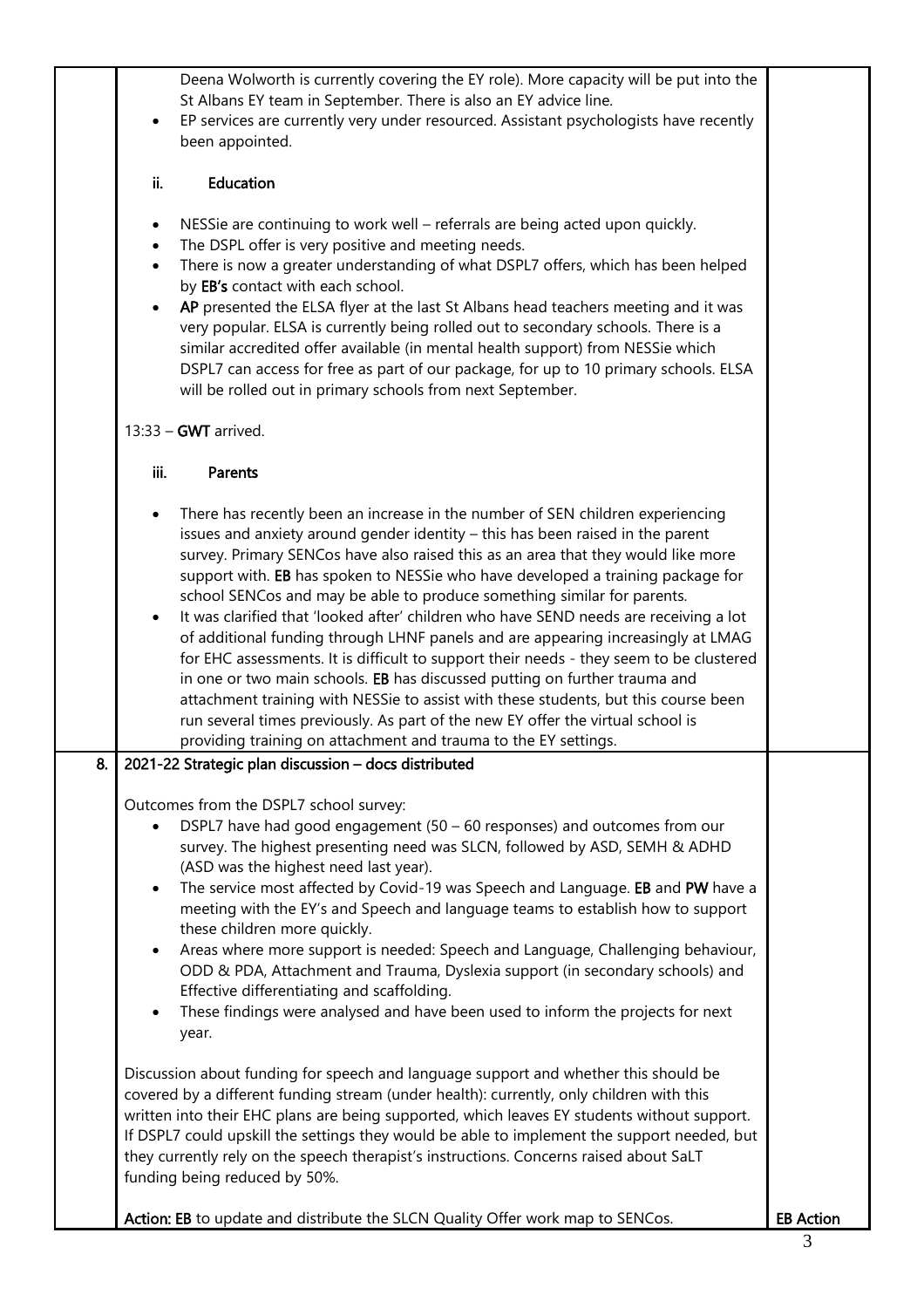| Agreed projects for 21/22:                                                                                                                                                              |                                      |
|-----------------------------------------------------------------------------------------------------------------------------------------------------------------------------------------|--------------------------------------|
| Word Aware EYs and Primary training - rescheduled from June 2020 to October<br>2021. This course is being shared with DSPL 5 & 6 to save costs (£600 instead of                         |                                      |
| £1800) - 100 spaces for EYs and 100 spaces for primarys are available across the<br>three areas.                                                                                        |                                      |
| DS Advisory support - Helen Long will continue as the DSPL7 DS advisor for another<br>$\bullet$                                                                                         |                                      |
| year whilst the LA are training up employees for their advisory support DS offer.<br>Impact of gender issues on MH - NESSie will provide school training on gender<br>$\bullet$         |                                      |
| issues for £379.00. Parent training would cost a similar amount - Action: EB to<br>contact NESSie and confirm this.                                                                     | <b>EB Action</b>                     |
| ADD-vance coaching - there are still a few ADD-vance coaching sessions which<br>$\bullet$                                                                                               |                                      |
| haven't yet been completed (worth approximately £6500); these will either be paid                                                                                                       |                                      |
| this side of September or next side at the latest.                                                                                                                                      |                                      |
| HfL Termly SEND Briefings - these are crucial for SENCos to understand what is<br>$\bullet$                                                                                             |                                      |
| happening both nationally and locally. £400 has been budgeted for each briefing,                                                                                                        |                                      |
| (likely to be less than this), which provides 30 SENCo spaces. This was DSPL7's most                                                                                                    |                                      |
| attended training this year.                                                                                                                                                            |                                      |
| ASD Secondary Mentoring Project for Y7-Y12 (money has been rolled forward) - Two<br>$\bullet$<br>schools wanted to take part in this project. They should have recruited their mentors  |                                      |
| and identified year 6s that need this support. This should re-launch in September.                                                                                                      |                                      |
| Settings have been offered £200 each to cover all admin costs.                                                                                                                          |                                      |
| Potential projects (based on £20,000 carry forward):<br>Projects were selected which targeted and impacted the most children.                                                           |                                      |
| Communication friendly status - outstanding amount of £2300 for two schools to<br>$\bullet$<br>finish this. This project was a priority when it first began but is no longer and relies |                                      |
| on speech and language therapists who are difficult to get. Training may also be                                                                                                        |                                      |
| hindered due to the 18 month gap between this project first beginning and now.                                                                                                          |                                      |
|                                                                                                                                                                                         |                                      |
| Action: EB to discuss this with the two schools involved.                                                                                                                               |                                      |
| Sibs and young carers group $-$ this is a large amount of money to benefit a small<br>$\bullet$                                                                                         |                                      |
| number of children (who don't have high needs themselves) and hasn't been run                                                                                                           |                                      |
| since February 2020. Some schools and Families in Focus run an alternate version of                                                                                                     |                                      |
| this, and support groups often include siblings. This money could alternatively be                                                                                                      |                                      |
| relocated to ADD-vance - £3600 would fund 10 ADD-vance coaching spaces (which                                                                                                           |                                      |
| may indirectly benefit as many siblings). The LSP currently run this and may wish to                                                                                                    |                                      |
| continue it independently.<br>٠                                                                                                                                                         |                                      |
| OfSTED readiness - it was felt this should not be prioritised for funding.<br>Speech and Language support - Level 4 SLCN training part funding would train 15                           |                                      |
| EY settings for £1500 (approximately £200 per setting).                                                                                                                                 |                                      |
| Dyslexia support in secondary schools - training two members of staff in 13<br>$\bullet$                                                                                                |                                      |
| secondary schools for £3500. Includes 6 weeks of training and all the resources. It                                                                                                     |                                      |
| was clarified that this wouldn't just benefit dyslexic children but also those with low                                                                                                 |                                      |
| reading ages. Concerns were raised about ensuring that this training had a lasting                                                                                                      |                                      |
| impact; DSPL7 can request updates about project impacts to establish how                                                                                                                |                                      |
| successful they have been. Action: EB to upload DSPL9's project overview to GH                                                                                                          | <b>EB Action</b><br><b>EB Action</b> |
| which asks for data and level of impact throughout projects.<br>Effective differentiation and scaffolding - DSPL9 have requested HfL deliver training<br>$\bullet$                      |                                      |
| on this - DSPL7 could access this training too for £400. Discussion about Helen Long                                                                                                    |                                      |